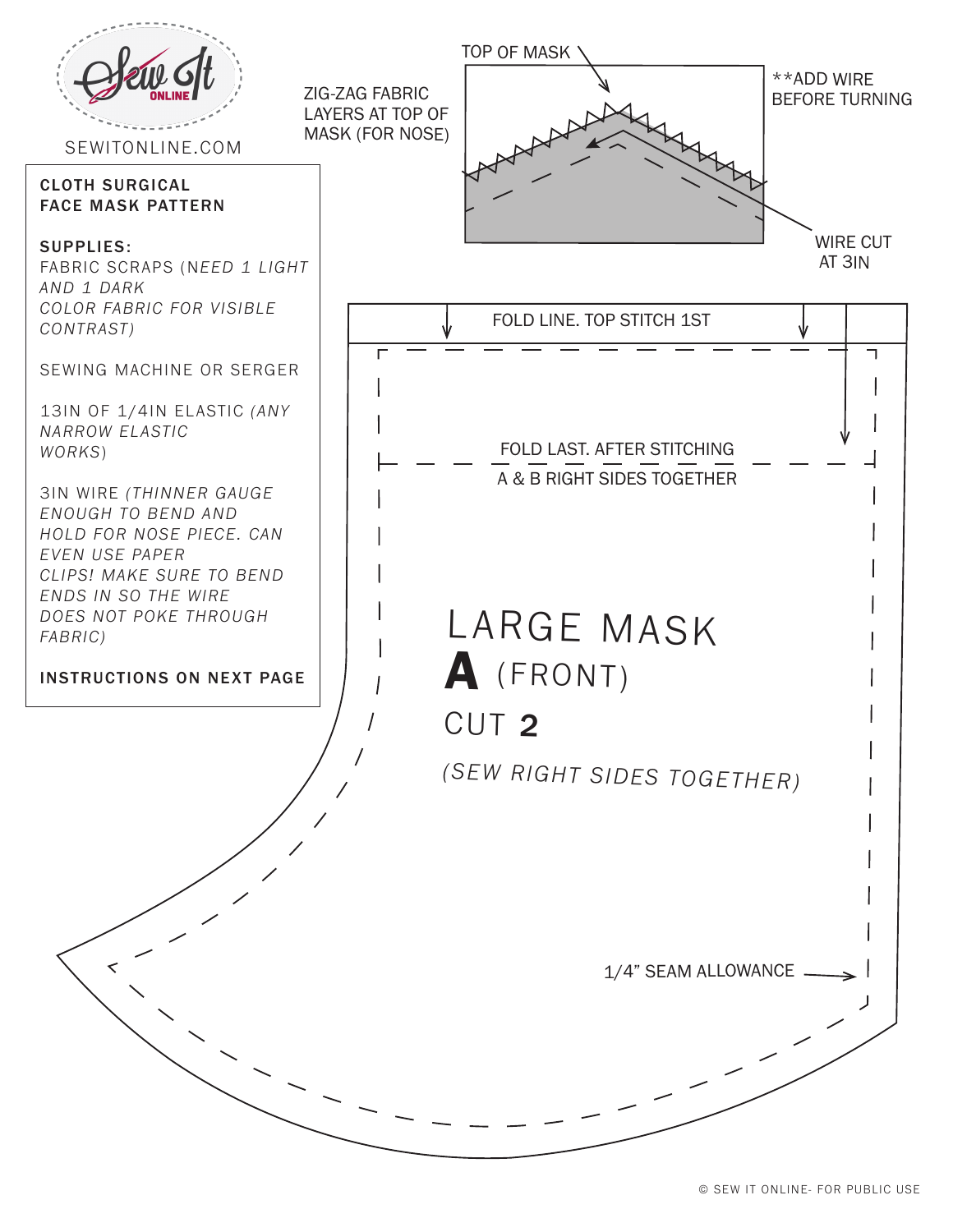## CLOTH SURGICAL FACE MASK PATTERN INSTRUCTIONS

Step 1: Cut 2 of pattern A fabric right sides together, cut 2 of pattern B fabric right sides together. Cut 2, 6.5in pieces of 1/4in elastic.

Step 2: Fold pattern A fabric 1/4in from end (as shown on pattern) top stitch down.

Step 3: Fold pattern B fabric 1/2in from end (as shown on pattern) top stitch down.

Step 4: With pattern A fabric right sides together, sew curved seam to create the center of mask with 1/4in seam allowance with a straight stitch. Clip curved seam to allow seam to lay flat.

Step 5: With pattern B fabric right sides together, sew curved seam to create the center of the mask with 1/4in seam allowance. Clip curved seam to allow seam to lat flat.

Step 6: Match pattern A and B at middle seam (nest seams) and stitch with 1/4in seam allowance both layers together at top and bottom (leaving ends open). Pattern A WILL BE LONGER THAN pattern B!

Step 7: Before turning right sides out, zig-zag stitch pattern A and B edges together at the nose of the mask (2in down from top point on both sides, 4in total).

Step 8: Slide wire between 1/4in seam allowance and zig-zagged edge at nose point, bend slightly around the curve.

Step 9: Turn mask right side out using the side openings.